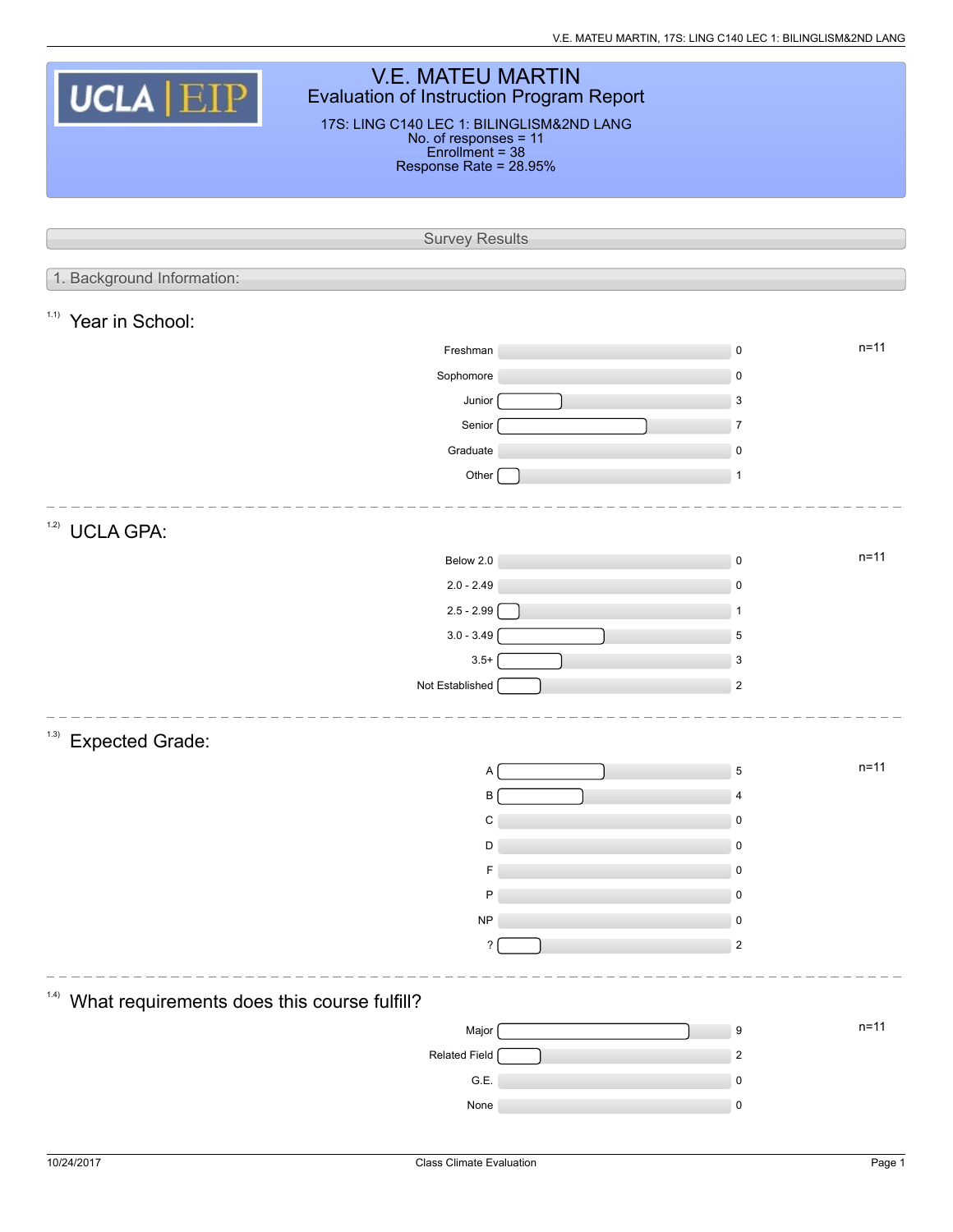|      | 2. To What Extent Do You Feel That:                                                    |                                                                                                                                                                                                                                                                                                                                                                                                            |              |  |  |  |                               |                                                                                                                                                                                                 |                                                   |
|------|----------------------------------------------------------------------------------------|------------------------------------------------------------------------------------------------------------------------------------------------------------------------------------------------------------------------------------------------------------------------------------------------------------------------------------------------------------------------------------------------------------|--------------|--|--|--|-------------------------------|-------------------------------------------------------------------------------------------------------------------------------------------------------------------------------------------------|---------------------------------------------------|
| 2.1) | Instructor Concern – The instructor<br>was concerned about student<br>learning.        | Very Low or 0 0 0 0 1 0 1<br>Never 1 2 3 4 5 6 7                                                                                                                                                                                                                                                                                                                                                           |              |  |  |  |                               | $\frac{2}{\sqrt{1-\frac{1}{2}}}$ / Nery High or                                                                                                                                                 | n=11<br>$av = 8.27$<br>$md=9$<br>$dev = 1.27$     |
|      | <sup>22)</sup> Organization - Class presentations<br>were well prepared and organized. |                                                                                                                                                                                                                                                                                                                                                                                                            |              |  |  |  |                               | Very Low or $\begin{array}{ c c c c c c c c }\n\hline\n&\text{Never}&0&0&0&0&0&1&2&8&\text{Very High or}\n\hline\n&1&2&3&4&5&6&7&8&9&\text{A} \text{W} \text{a} \text{y} \text{s}\n\end{array}$ | $n = 11$<br>$av = 8.64$<br>$md=9$<br>$dev = 0.67$ |
| 2.3) | Interaction - Students felt welcome in<br>seeking help in or outside of the<br>class.  | Very Low or 0<br>Never                                                                                                                                                                                                                                                                                                                                                                                     | $\mathbf{1}$ |  |  |  |                               | 0 0 0 2 1 8 Very High or                                                                                                                                                                        | $n = 11$<br>$av = 8.55$<br>$md=9$<br>$dev = 0.82$ |
| 2.4) | <b>Communication Skills - The</b><br>instructor had good communication<br>skills.      | Very Low or $\begin{array}{ c c c c c c }\n\hline\n\text{Never} & \begin{array}{ c c c c }\n\hline\n\text{Never} & \begin{array}{ c c c }\n\hline\n\text{NLO} & \text{NLO} & \text{NLO} & \text{NLO} & \text{NLO} \\ \hline\n\end{array} & \begin{array}{ c c c c c }\n\hline\n\text{NLO} & \text{NLO} & \text{NLO} & \text{NLO} & \text{NLO} \\ \hline\n\end{array} & \begin{array}{ c c c c c }\n\hline$ |              |  |  |  | $\mathbf{\check{\mathsf{H}}}$ | 0 5 5 Very High or<br>$\perp$ Always                                                                                                                                                            | $n = 11$<br>$av = 8.27$<br>$md=8$<br>$dev = 0.9$  |
|      | <sup>2.5)</sup> Value - You have learned something<br>you consider valuable.           |                                                                                                                                                                                                                                                                                                                                                                                                            |              |  |  |  |                               | H Always                                                                                                                                                                                        | $n = 11$<br>$av = 8.64$<br>$md=9$<br>$dev = 0.5$  |
|      | <sup>2.6)</sup> Overall - Your overall rating of the<br>instructor.                    |                                                                                                                                                                                                                                                                                                                                                                                                            |              |  |  |  |                               | Very Low or $\begin{array}{ c c c c c c }\n\hline\n0 & 0 & 0 & 0 & 0 & 1 & 4 & 6 \\ \hline\n\end{array}$ Very High or Never                                                                     | $n = 11$<br>$av = 8.45$<br>$md=9$<br>$dev = 0.69$ |
|      | <sup>2.7)</sup> Overall – Your overall rating of the<br>course.                        |                                                                                                                                                                                                                                                                                                                                                                                                            |              |  |  |  |                               | 6 Very High or<br>Always                                                                                                                                                                        | n=11<br>$av = 8.36$<br>$md=9$<br>$dev = 0.81$     |
|      | 3. Your View of Course Characteristics:                                                |                                                                                                                                                                                                                                                                                                                                                                                                            |              |  |  |  |                               |                                                                                                                                                                                                 |                                                   |
|      | 3.1) Subject interest before course                                                    | Low                                                                                                                                                                                                                                                                                                                                                                                                        |              |  |  |  |                               | High                                                                                                                                                                                            | n=11<br>$av = 2.45$<br>$md=3$<br>$dev = 0.69$     |
|      | 3.2) Subject interest after course                                                     | Low                                                                                                                                                                                                                                                                                                                                                                                                        |              |  |  |  |                               | High                                                                                                                                                                                            | n=11<br>$av = 2.82$<br>$md=3$<br>$dev = 0.4$      |
|      | 3.3) Mastery of course material                                                        | Low                                                                                                                                                                                                                                                                                                                                                                                                        |              |  |  |  |                               | High                                                                                                                                                                                            | n=11<br>av.=2.55<br>$md=3$<br>$dev = 0.52$        |
|      | Difficulty (relative to other courses)                                                 | Low                                                                                                                                                                                                                                                                                                                                                                                                        |              |  |  |  |                               | High                                                                                                                                                                                            | $n = 11$<br>$av = 2.27$<br>$md=2$<br>$dev = 0.65$ |
| 3.5) | Workload/pace was                                                                      | Too Slow                                                                                                                                                                                                                                                                                                                                                                                                   |              |  |  |  |                               | Too Much                                                                                                                                                                                        | n=11<br>av.=2.09<br>$md=2$<br>dev.=0.3            |
|      | Texts, required readings                                                               | Poor                                                                                                                                                                                                                                                                                                                                                                                                       |              |  |  |  |                               | Excellent                                                                                                                                                                                       | n=11<br>$av = 2.55$<br>$md=3$<br>$dev = 0.52$     |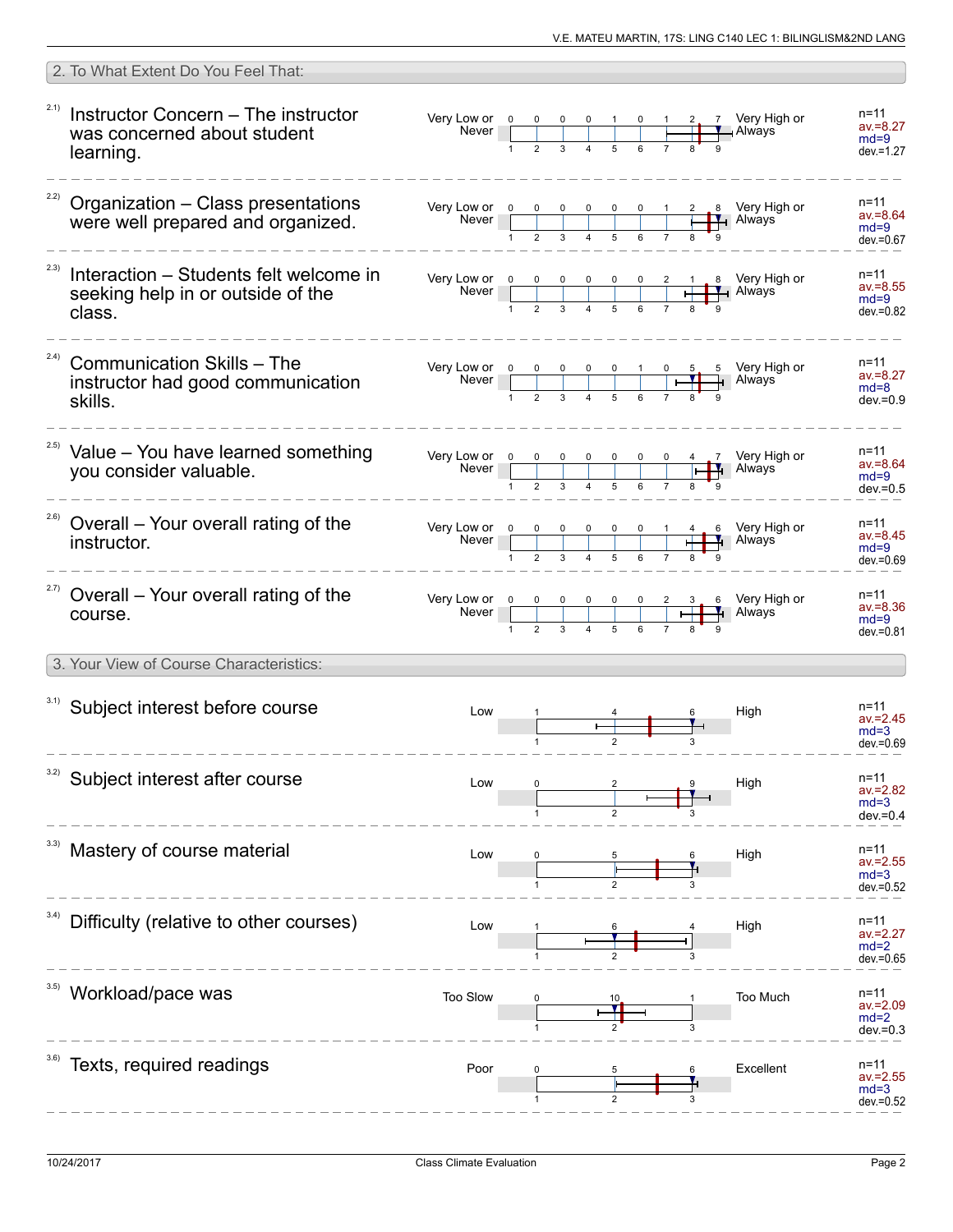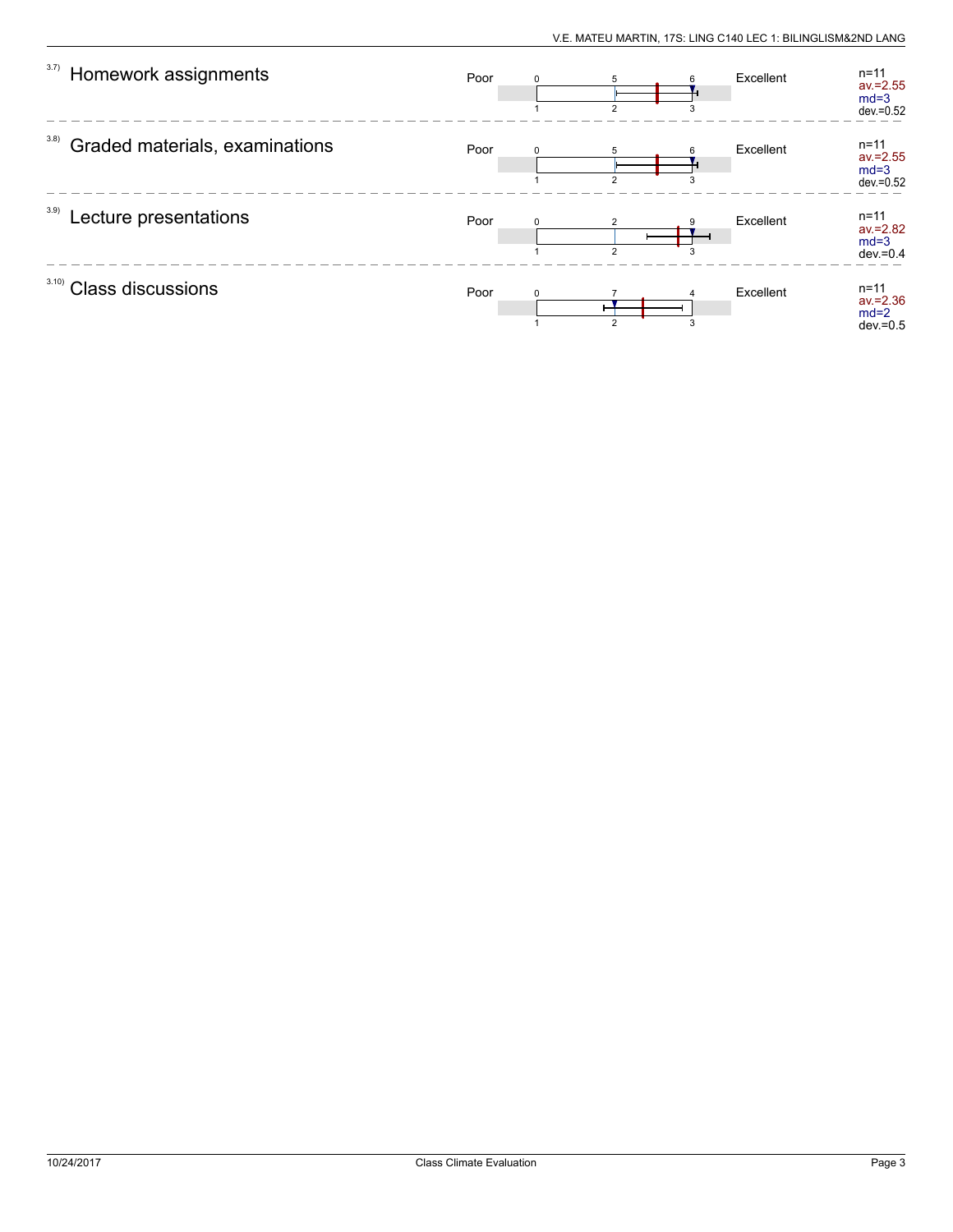# Profile

Subunit: LING

### Name of the instructor: V.E. MATEU MARTIN

Name of the course: (Name of the survey)

 $- - -$ 

17S: LING C140 LEC 1: BILINGLISM&2ND LANG

Values used in the profile line: Mean

#### 2. To What Extent Do You Feel That:

- 2.1) Instructor Concern The instructor was concerned about student learning.
- 2.2) Organization Class presentations were well prepared and organized.
- 2.3) Interaction Students felt welcome in seeking help in or outside of the class.
- 2.4) Communication Skills The instructor had good communication skills.
- 2.5) Value You have learned something you consider valuable.
- $2.6$ ) Overall Your overall rating of the instructor.
- $2.7)$  Overall Your overall rating of the course.

| Very Low or<br>Never | Very High or<br>Always | $n = 11$ | $av = 8.27$ |
|----------------------|------------------------|----------|-------------|
| Very Low or<br>Never | Very High or<br>Always | $n = 11$ | $av = 8.64$ |
| Very Low or<br>Never | Very High or<br>Always | $n = 11$ | $av = 8.55$ |
| Very Low or<br>Never | Very High or<br>Always | $n = 11$ | $av = 8.27$ |
| Very Low or<br>Never | Very High or<br>Always | $n = 11$ | $av = 8.64$ |
| Very Low or<br>Never | Very High or<br>Always | $n = 11$ | $av = 8.45$ |
| Very Low or<br>Never | Very High or<br>Always | $n = 11$ | $av = 8.36$ |

#### 3. Your View of Course Characteristics:

| 3.1) | Subject interest before course         | Low      |  | High      | $n = 11$ | $av = 2.45$ |
|------|----------------------------------------|----------|--|-----------|----------|-------------|
| 3.2) | Subject interest after course          | Low      |  | High      | $n = 11$ | $av = 2.82$ |
| 3.3) | Mastery of course material             | Low      |  | High      | $n = 11$ | $av = 2.55$ |
| 3.4) | Difficulty (relative to other courses) | Low      |  | High      | $n = 11$ | $av = 2.27$ |
| 3.5) | Workload/pace was                      | Too Slow |  | Too Much  | $n = 11$ | $av = 2.09$ |
| 3.6) | Texts, required readings               | Poor     |  | Excellent | $n = 11$ | $av = 2.55$ |
| 3.7) | Homework assignments                   | Poor     |  | Excellent | $n = 11$ | $av = 2.55$ |
| 3.8) | Graded materials, examinations         | Poor     |  | Excellent | $n = 11$ | $av = 2.55$ |
| 3.9) | Lecture presentations                  | Poor     |  | Excellent | $n = 11$ | $av = 2.82$ |
|      | 3.10) Class discussions                | Poor     |  | Excellent | $n = 11$ | $av = 2.36$ |